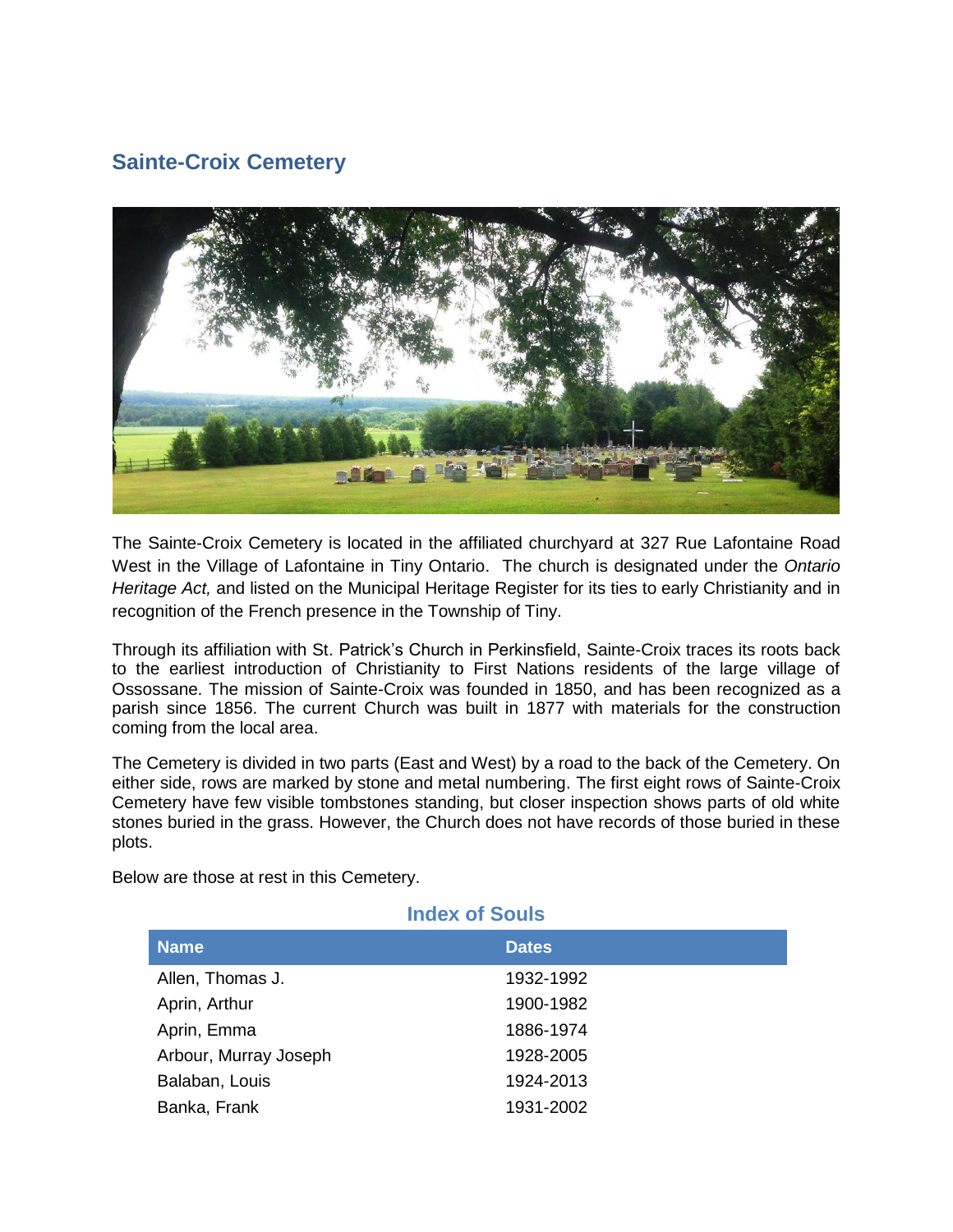| Banka, Velma                            | 1929-1993 |
|-----------------------------------------|-----------|
| Bartul, Henryk                          | 1914-1993 |
| Bayt, Lucy                              | 1927-2015 |
| Beauchamp, Beatrice                     | 1909-1978 |
| Beauchamp, Elisabeth M.                 | 1877-1946 |
| Beauchamp, Elzire V.                    | 1911-1972 |
| Beauchamp, Henri J.                     | 1905-1979 |
| Beauchamp, Herbert J.                   | 1884-1968 |
| Beauchamp, Paul J.                      | 1934-2003 |
| Beauchamp, Pierre                       | 1907-1980 |
| Beaudoin, Celestin                      | 1922-1951 |
| Beaudoin, Henry                         | 1899-1969 |
| Beaudoin, Josephine                     | 1871-1955 |
| Beaudoin, Majoric                       | 1864-1917 |
| Beaudoin, Philbert                      | 1924-2011 |
| Beaudoin, Rose                          | 1929-1999 |
| Beaudoin, Zoe                           | 1898-1964 |
| Beaupré, Annie                          | 1892-1936 |
| Beaupré, Edgar                          | 1917-1938 |
| Beaupré, Georgina                       | 1881-1928 |
| Beaupré, Philias                        | 1882-1941 |
| Beausoleil, Delina                      | 1882-1963 |
| Beausoleil, Delina                      | 1882-1963 |
| Beausoleil, Felix                       | 1883-1976 |
| Beausoleil, Moise                       | 1908-1989 |
| Beausoleil, Nalda M.                    | 1921-1995 |
| Beausoliel, Eugene                      | 1882-1968 |
| Beausoliel, Felix                       | d. 1903   |
| Beausoliel, Joseph                      | 1876-1934 |
| Beausoliel, Moise                       | d. 1904   |
| Beausoliel, Ronald R.                   | 1941-1978 |
| Beausoliel, Rudolphe                    | 1870-1944 |
| Béland, Rhéa                            | 1914-2006 |
| Bélanger, Rev. Monseigneur Alphonse J.  | 1908-1989 |
| <b>Belcourt, Cecile</b>                 | 1910-2013 |
| Blondin, Anges                          | 1884-1939 |
| Blondin, Armand                         | 1905-1963 |
| <b>Blondin, Charles</b>                 | 1874-1934 |
| Blondin, Charles Richard Gabriel Joseph | 1948-2012 |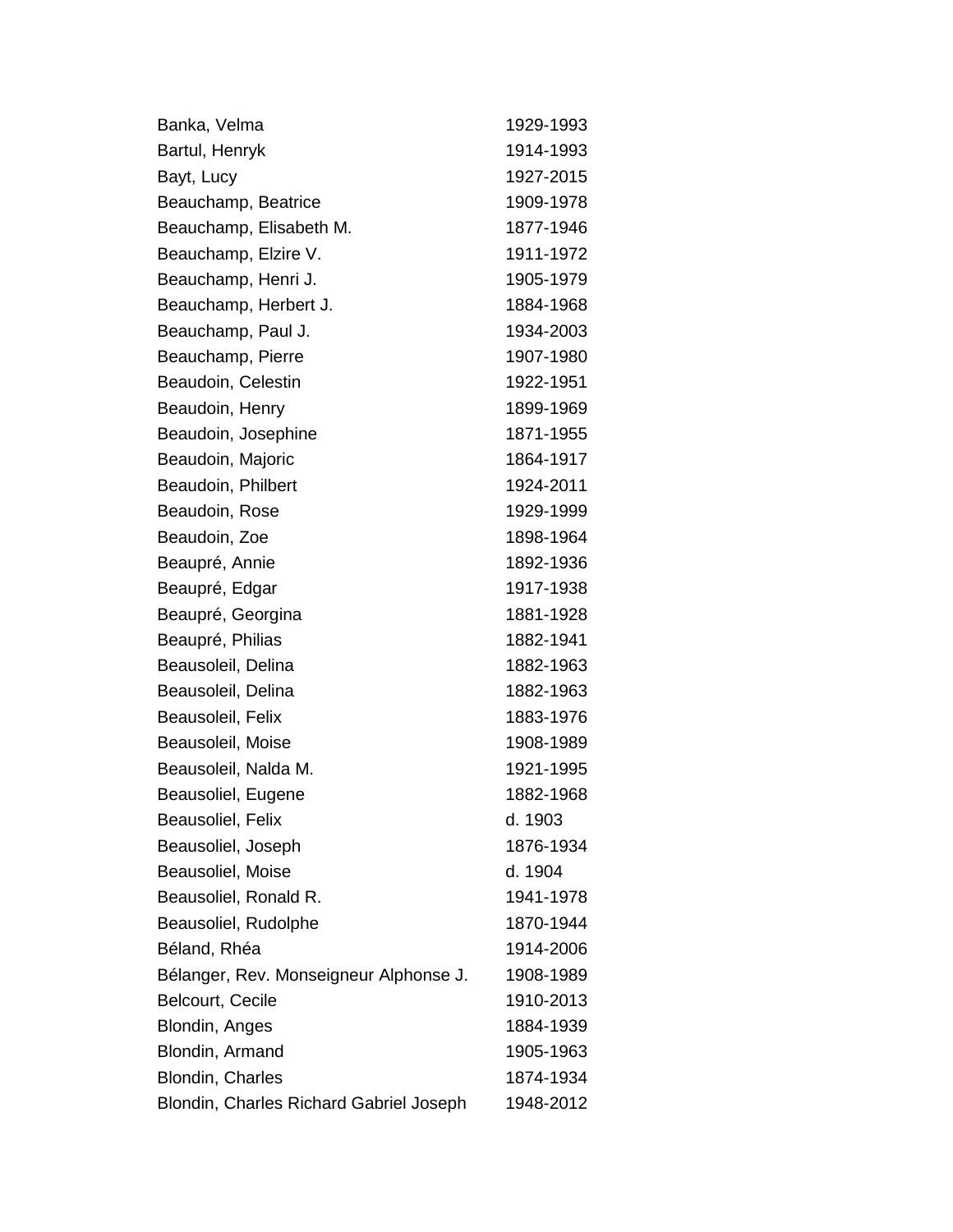| <b>Blondin, Delphis</b>      | 1909-1998 |
|------------------------------|-----------|
| Blondin, Gilbert             | 1908-1997 |
| Blondin, Isaie Sureau        | 1839-1914 |
| Blondin, Joseph              | 1879-1918 |
| Blondin, Leonard             | 1937-1960 |
| Blondin, Lorenza R.          | 1940-2014 |
| Blondin, Marie Zelie         | 1850-1889 |
| Blondin, Olive               | 1914-1991 |
| Blondin, Ritchel             | 1875-1940 |
| Blondin, Salome              | 1841-1910 |
| Blondin, Simone              | 1916-1924 |
| Blondin, Zita A.             | 1914-2006 |
| Boileau, Louis               | 1871-1942 |
| <b>Bonneau Annie</b>         | 1859-1881 |
| Boucher, Baptiste            | 1877-1909 |
| Boucher, Clemence            | 1873-1956 |
| Boucher, Georgina            | 1880-1969 |
| Bourrie, Marie               | 1886-1935 |
| Boyer, Honoré                | 1885-1971 |
| Boyer, Marc                  | 1912-1977 |
| Boyer, Yvonne                | 1912-1966 |
| Brasseur, Joseph             | 1849-1904 |
| Brasseur, Luer               | 1820-1880 |
| Brasseur, Pierre             | 1811-1899 |
| Brasseur, Virginie           | 1850-1925 |
| Brown, Yvette                | 1928-2004 |
| Brunelle, Alida              | 1899-1935 |
| Brunelle, Alma               | 1900-2000 |
| Brunelle, Armande            | 1910-1936 |
| Brunelle, Bernadette         | 1909-1975 |
| Brunelle, Cena               | 1892-1957 |
| Brunelle, Christopher        | 1874-1950 |
| Brunelle, Emery              | 1882-1964 |
| Brunelle, Gilbert            | 1896-1921 |
| Brunelle, Herbert L.         | 1909-1988 |
| Brunelle, J. Alcime          | 1867-1913 |
| Brunelle, J. Alcime          | 1908-1923 |
| Brunelle, Jane               | 1849-1918 |
| Brunelle, John Julien Joseph | 1934-2013 |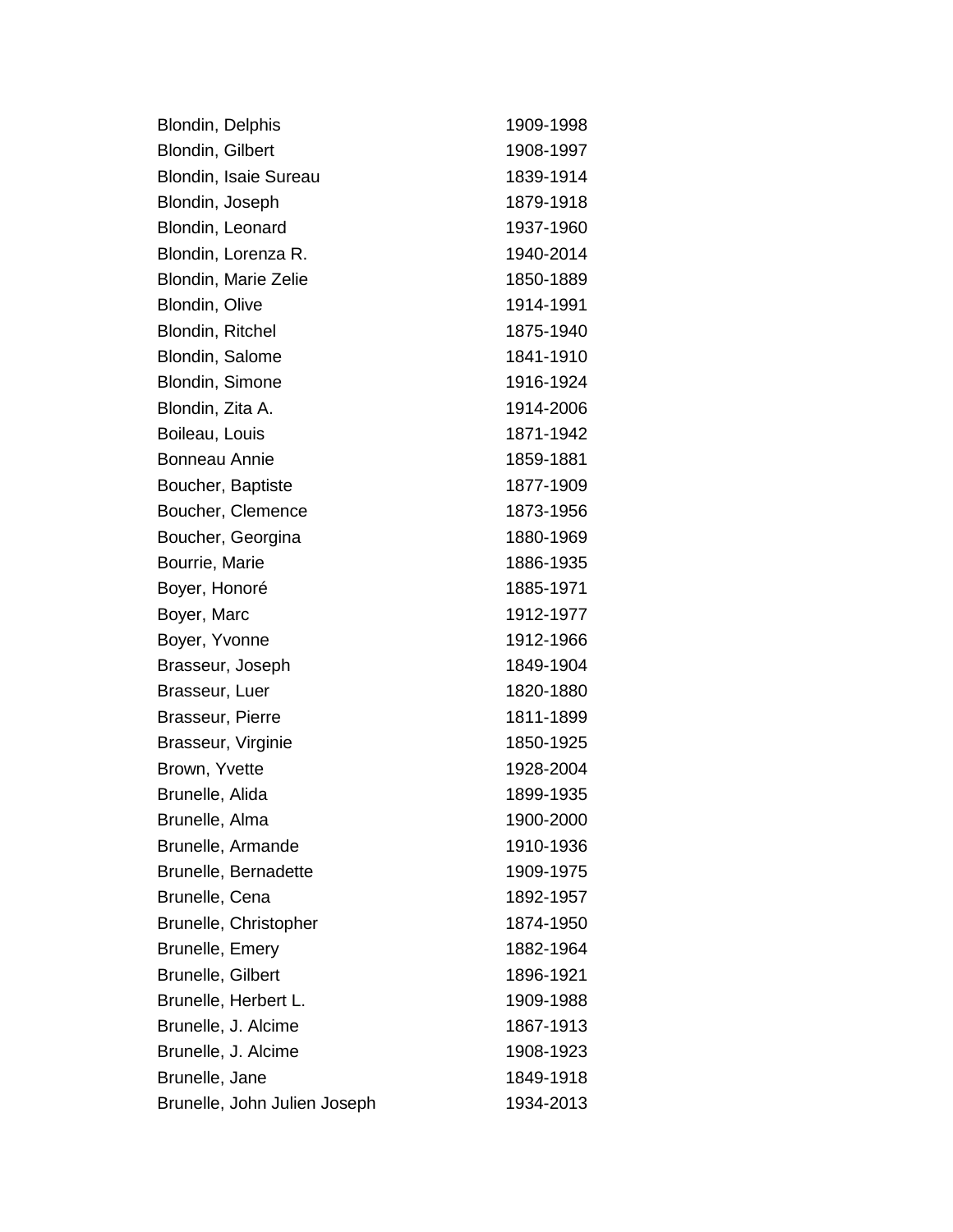| <b>Brunelle, Laurette</b>  | 1907-1978 |
|----------------------------|-----------|
| Brunelle, Lionel           | 1898-1973 |
| Brunelle, Louis            | 1844-1930 |
| Brunelle, Louis            | 1878-1963 |
| Brunelle, Louis J.         | 1921-1976 |
| Brunelle, Maria            | 1884-1915 |
| Brunelle, Marie Rose       | 1902-1992 |
| <b>Brunelle, Martial</b>   | 1904-1961 |
| Brunelle, Richard A. Louis | 1937-1993 |
| Brunelle, Richard J.       | 1937-2005 |
| Brunelle, Rita             | 1901-1986 |
| Brunelle, Roger            | 1898-1977 |
| Brunelle, Thomas           | 1868-1954 |
| Brunelle, Veronique        | d.1916    |
| Brunelle, Zelia            | 1926-1949 |
| Bullock, Herbert M.        | 1927-2009 |
| Bullock, Prima F.          | 1932-     |
| Carroll, Albina O.         | 1906-1951 |
| Carroll, Francis Patrick   | 1893-1967 |
| Champoux, Louisette        | d. 1916   |
| Charlebois, Albert         | 1909-1987 |
| Charlebois, Amable         | 1870-1922 |
| Charlebois, Anatole        | 1911-1992 |
| Charlebois, Bernadette     | 1915-2002 |
| Charlebois, Emelda M.      | 1933-2006 |
| Charlebois, Ernest Adrien  | 1906-1980 |
| Charlebois, Jerome C.J.    | 1907-1996 |
| Charlebois, Joseph         | 1903-1936 |
| Charlebois, Jules          | 1863-1934 |
| Charlebois, Jules Viateur  | 1944-1996 |
| Charlebois, Lucie          | d. 1933   |
| Charlebois, Morris         | Unknown   |
| Charlebois, Napoleon       | 1843-1896 |
| Charlebois, Napoleon       | d. 1961   |
| Charlebois, Napoleon       | 1901-1917 |
| Charlebois, Phillippe      | 1907-1985 |
| Chevrette, Avela M.        | 1946-2007 |
| Chevrette, Hormidas H.     | 1907-1976 |
| Chevrette, Joseph          | 1866-1943 |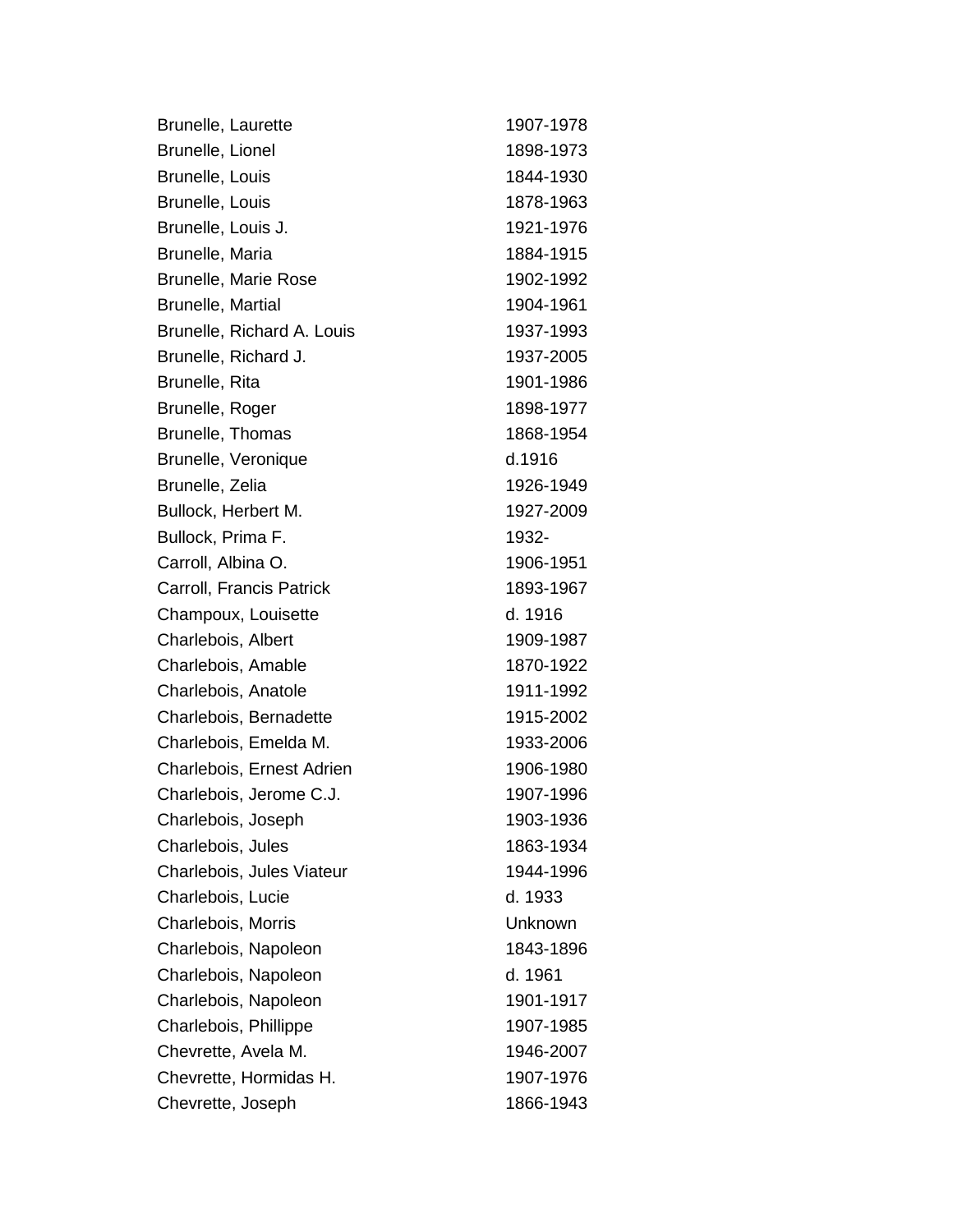| Chevrette, Marie Delina       | 1876-1956 |
|-------------------------------|-----------|
| Chevrette, Sophie             | 1870-1941 |
| Chevrette. Joseph Louis       | 1871-1905 |
| Chretien, Alcime (Capt. Mike) | 1902-1988 |
| Chretien, Bernadette          | 1953-1963 |
| Chretien, Cena                | 1912-1998 |
| Chretien, Delina              | 1877-1911 |
| Chretien, Helene              | 1930-1938 |
| Chretien, Marie Ange          | 1923-2011 |
| Chretien, Philias             | 1900-1966 |
| Chretien, Pierre              | d. 1945   |
| Chretien, Prosper             | 1929-1975 |
| Chretien, Severe              | 1910-1981 |
| Chretien, Solange L.          | 1930-2012 |
| Chretien, Susan               | 1949-1998 |
| Columbus, Theresa Cecile      | 1936-1998 |
| Contois, Eli                  | 1879-1965 |
| Contois, Odianna              | 1906-1953 |
| Cormier, Leo T.               | 1900-2006 |
| Corriveau, Achille            | d. 1943   |
| Corriveau, Augustin F.        | 1912-2000 |
| Corriveau, Florentine         | d. 1956   |
| Corriveau, Helen              | 1908-1980 |
| Corriveau, Marcel             | 1901-1978 |
| Corriveau, Mary               | 1917-1992 |
| Coté, Allie                   | d. 1999   |
| Coté, Taylor                  | d. 1999   |
| Courtemanche, Josephine       | 1884-1953 |
| Dault, Francis                | 1903-1969 |
| Dault, Napoleon               | 1862-1950 |
| Dault, Stephanie              | 1881-1958 |
| Déroche, Adolphe              | 1842-1907 |
| Deschambault, Emma M.         | 1887-1962 |
| Despin, Olive                 | 1820-1899 |
| <b>Desroches</b>              | d.1972    |
| Desroches Jérome              | 1901-1967 |
| Desroches Joanne M.           | 1961-1963 |
| Desroches, Alexandre          | 1886-1965 |
| Desroches, Alexina            | 1887-1943 |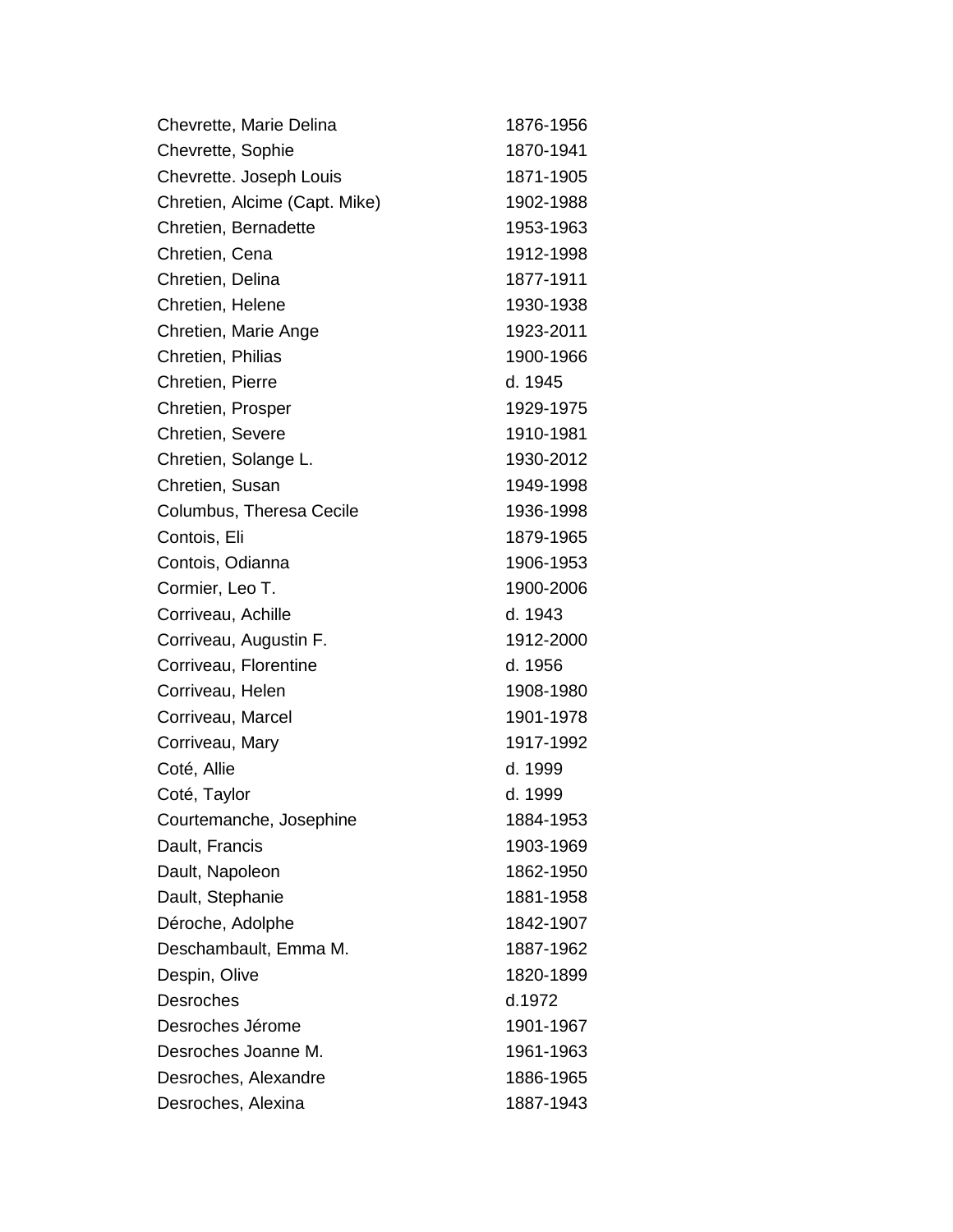| Desroches, Alice             | 1891-1978 |
|------------------------------|-----------|
| Desroches, Angeline          | 1909-1976 |
| Desroches, Antonia           | 1904-1966 |
| Desroches, Austin L.         | 1908-1991 |
| Desroches, Ayre Brebeuf      | 1917-2011 |
| Desroches, Bruno             | 1951-2009 |
| Desroches, Celima            | d. 1935   |
| Desroches, Cleo              | 1934-1977 |
| Desroches, Constant          | 1902-1985 |
| Desroches, Délima            | 1866-1921 |
| Desroches, Dolores           | 1952-1976 |
| Desroches, Donat Mathieu     | 1914-2000 |
| Desroches, Doria             | 1903-1925 |
| Desroches, Doria             | 1898-1972 |
| Desroches, Edgar             | 1942-1960 |
| Desroches, Edmond            | 1875-1952 |
| Desroches, Edmond Gerard Jr. | 1940-2009 |
| Desroches, Emeril            | 1907-1972 |
| Desroches, Emille            | 1878-1913 |
| Desroches, Esebe             | 1867-1933 |
| Desroches, Exilda            | 1872-1959 |
| Desroches, Fleurette         | 1935-2009 |
| Desroches, Florestine        | 1904-1986 |
| Desroches, Gerald            | 1940-1993 |
| Desroches, Gertrude          | 1911-2003 |
| Desroches, Hazel             | 1917-1952 |
| Desroches, Helene            | 1916-2001 |
| Desroches, Hermas            | 1919-1960 |
| Desroches, Israel            | 1870-1939 |
| Desroches, Jean-Louis        | 1908-1988 |
| Desroches, Jean-Paul         | 1955-1974 |
| Desroches, Jean-Paul         | d.1951    |
| Desroches, Joanne Patricia   | 1949-1998 |
| Desroches, Joseph A.         | 1922-1999 |
| Desroches, Julie-Anne        | 1968-2003 |
| Desroches, Laurent Albert    | 1908-1998 |
| Desroches, Lea M.            | 1908-2003 |
| Desroches, Leo               | 1918-1986 |
| Desroches, Leonard           | d. 1954   |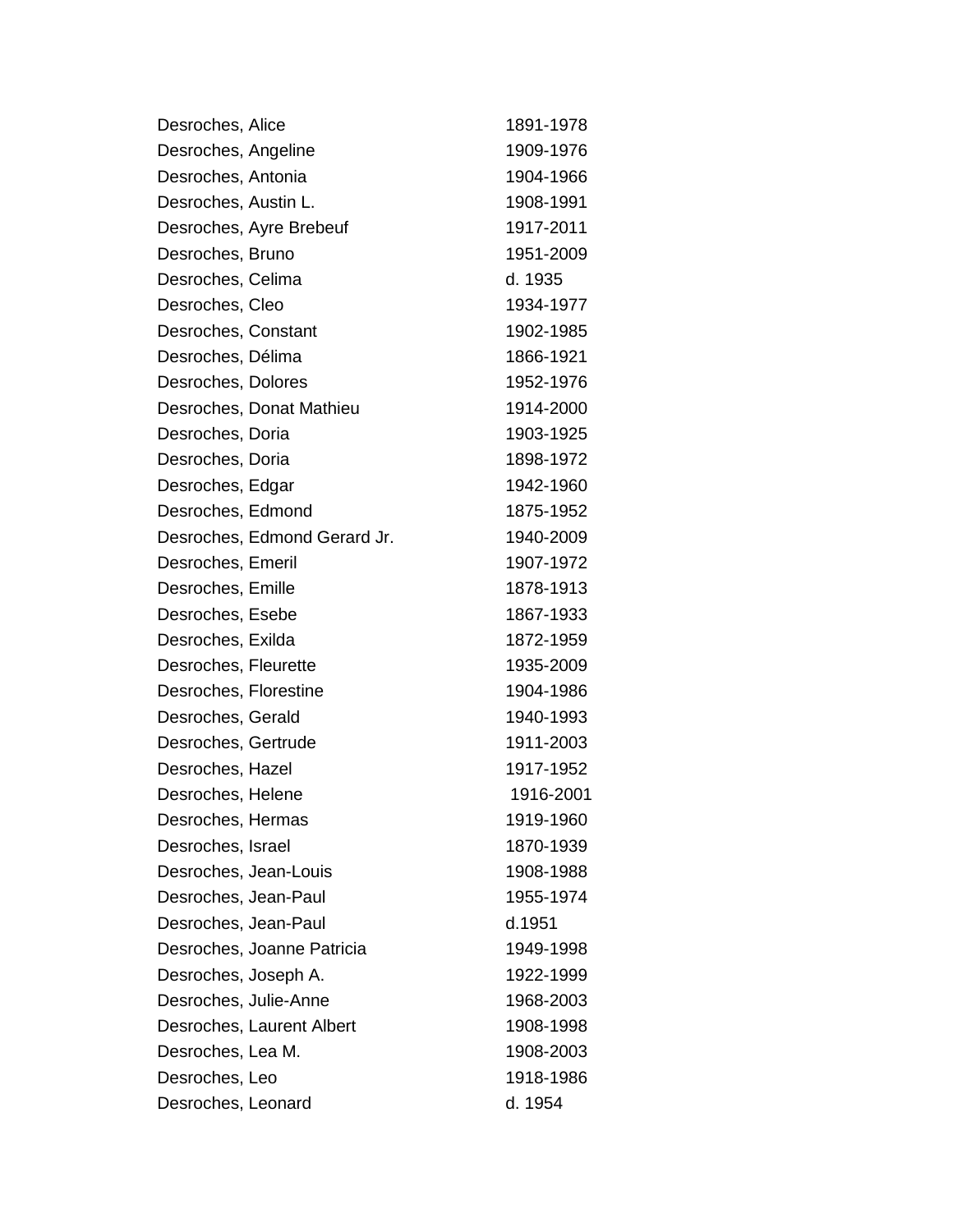| Desroches, Lydie            | 1876-1949 |
|-----------------------------|-----------|
| Desroches, Marjorie S.      | 1911-2004 |
| Desroches, Mde. Alexander   | d. 1954   |
| Desroches, Melanie V.       | 1885-1978 |
| Desroches, Minnie           | 1893-1912 |
| Desroches, Oliva            | 1906-1997 |
| Desroches, Orphila          | 1929-1967 |
| Desroches, Patrick O.       | 1953-2004 |
| Desroches, Paul             | d. 1955   |
| Desroches, Philomene        | 1842-1901 |
| Desroches, Raymond Leon     | 1931-2007 |
| Desroches, Rémi Sévere      | 1941-2002 |
| Desroches, Roger J.         | 1939-1951 |
| Desroches, Simeon           | 1839-1915 |
| Desroches, Simone           | 1927-2001 |
| Desroches, Stephen          | 1887-1974 |
| Desroches, Telesphore       | 1873-1945 |
| Desroches, Telesphore       | 1888-1915 |
| Desroches, Thomas           | 1876-1953 |
| Desroches, Wilfrid P.       | 1882-1961 |
| Desroches, Xavier           | d. 1948   |
| Desroches, Zélie            | 1897-1955 |
| Devillers, Ella             | 1915-1980 |
| Devillers, Marcel           | 1917-1990 |
| Diasson, Aliya Fée          | d. 2008   |
| Dorion, Alfred A.           | 1922-2002 |
| Dorion, Germaine            | 1937-1988 |
| Dorion, Irene M.            | 1931-1996 |
| Doucette, Octavie           | 1872-1951 |
| Drennan, Joséphine          | 1879-1935 |
| Dubeau, Florence            | 1922-1974 |
| Dupis, Mélina               | 1917-2005 |
| Duquette, Eusebe            | 1834-1923 |
| Duquette, Velma M.          | 1926-2012 |
| Ferris, Alan Thomas         | 1946-2008 |
| Ferris, Alexander Micheal   | 1900-1978 |
| Ferris, Catherine Elizabeth | 1951-1998 |
| Ferris, Marjorie Ruth       | 1910-1989 |
| Forget, Alfred              | 1881-1934 |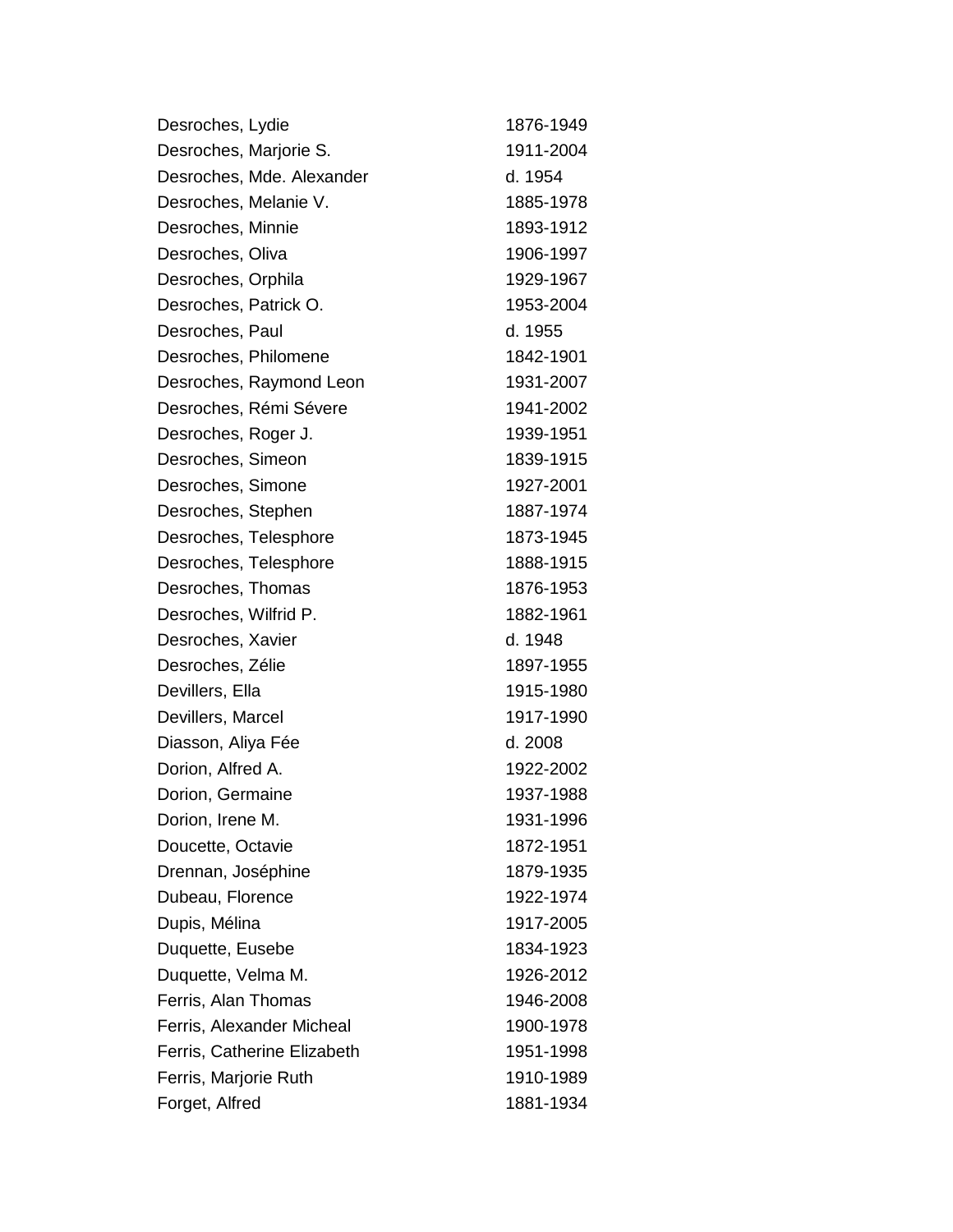| Forget, Alma           | 1898-1984 |
|------------------------|-----------|
| Forget, Amiée-Anne     | 1906-1935 |
| Forget, Charles A.     | 1969-1979 |
| Forget, Esther         | 1905-1986 |
| Forget, Eugene         | 1945-1988 |
| Forget, Georgina       | 1863-1960 |
| Forget, Gerard L.      | 1942-1970 |
| Forget, Philippe       | 1903-1996 |
| Forgie, Sally Mae      | 1932-2013 |
| Forgie, William Joseph | 1932-2015 |
| Fournier, Avéla M.     | 1940-2014 |
| Fournier, Lorraine L.  | 1935-2013 |
| Galliene, Albert E.    | 1922-2004 |
| Génier, Albert J.      | 1908-1968 |
| Genier, Alberta A.     | 1942-2015 |
| Genier, Armand         | 1915-2001 |
| Genier, Eloi           | 1867-1948 |
| Genier, Exilda         | 1877-1929 |
| Genier, Honoré         | 1902-1966 |
| Genier, Josephine      | 1879-1970 |
| Génier, Lena A.        | 1907-1966 |
| Genier, Leonce         | d. 1924   |
| Genier, Marc Omer      | 1929-2010 |
| Genier, Martian Jean   | 1937-1998 |
| Genier, Rebecca        | 1903-2000 |
| Genier, Remi           | 1942-1984 |
| Genier, Vivian         | 1915-2011 |
| Gerard, Louis          | 1937-2001 |
| Gignac, Alcide X.      | 1916-1993 |
| Gignac, Alfrida        | 1916-2002 |
| Gignac, Augustin J.    | 1914-2007 |
| Gignac, Cecile Marie   | 1922-2007 |
| Gignac, Celestin       | 1894-1928 |
| Gignac, Dosithé Joseph | 1919-1988 |
| Gignac, Florence       | 1916-2000 |
| Gignac, Francois Henri | 1916-2010 |
| Gignac, Helene T.      | 1929-2015 |
| Gignac, Ida            | 1853-1902 |
| Gignac, Louis          | 1837-1914 |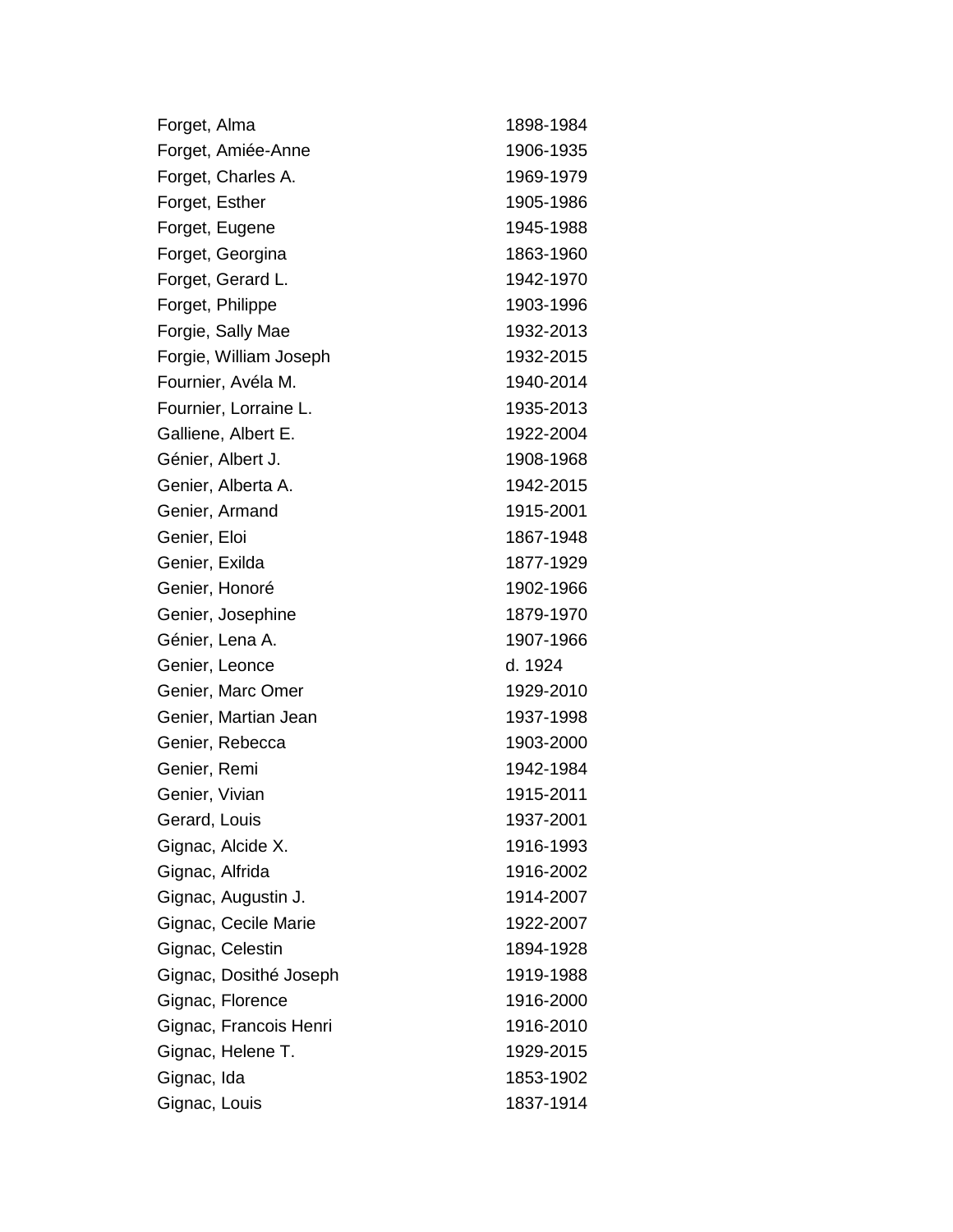| Gignac, Lucien L.         | 1914-1976 |
|---------------------------|-----------|
| Gignac, Martial           | d. 1942   |
| Gignac, Martial           | 1910-1924 |
| Gignac, Prima M.          | 1922-2007 |
| Gignac, Samuel            | d. 1939   |
| Gignac, Stella            | 1924-1934 |
| Gignac, Wilfrid J.        | 1880-1960 |
| Gravelle, Annie           | 1897-1941 |
| Gravelle, Delphine        | d. 1913   |
| Guy, Malvina              | 1873-1973 |
| Guy, Marie-Onezime        | 1835-1923 |
| Hamelin, Delina           | 1878-1964 |
| Hamelin, Virgine          | 1868-1924 |
| Hamelin, Virgine          | 1908-2004 |
| Hayes, Sarah Jane         | 1864-1935 |
| Jones, Rita B.            | 1922-2011 |
| Keller, Marie J.          | 1921-1984 |
| King, Edmond              | 1896-1983 |
| King, Meina               | 1858-1938 |
| King, Patrick             | 1935-2012 |
| Labatt, Estelle           | 1909-1995 |
| Labissonniere, Louis      | 1840-1870 |
| Lacourse, Marie Louise    | 1884-1912 |
| Lacroix, Andrew Alexander | 1875-1954 |
| Lacroix, Florestine       | d. 1959   |
| Lacroix, Joseph           | 1849-1916 |
| Lacroix, Josephine        | 1873-1962 |
| Lacroix, Marie-Louise     | 1884-1975 |
| Lacroix, Pte. Pierre      | d. 1918   |
| Lacroix, Xavier           | d. 1958   |
| Ladouceur, Alvin Philbert | 1934-2015 |
| Ladouceur, Charles        | 1811-1887 |
| Ladouceur, Ernest         | 1910-1968 |
| Ladouceur, Joseph         | 1877-1950 |
| Ladouceur, Josephine      | 1872-1946 |
| Ladouceur, Marie          | 1874-1919 |
| Ladouceur, Sévere         | 1907-1993 |
| Lafreniere, Andre         | 1915-1972 |
| Lafreniere, Louis         | 1914-1986 |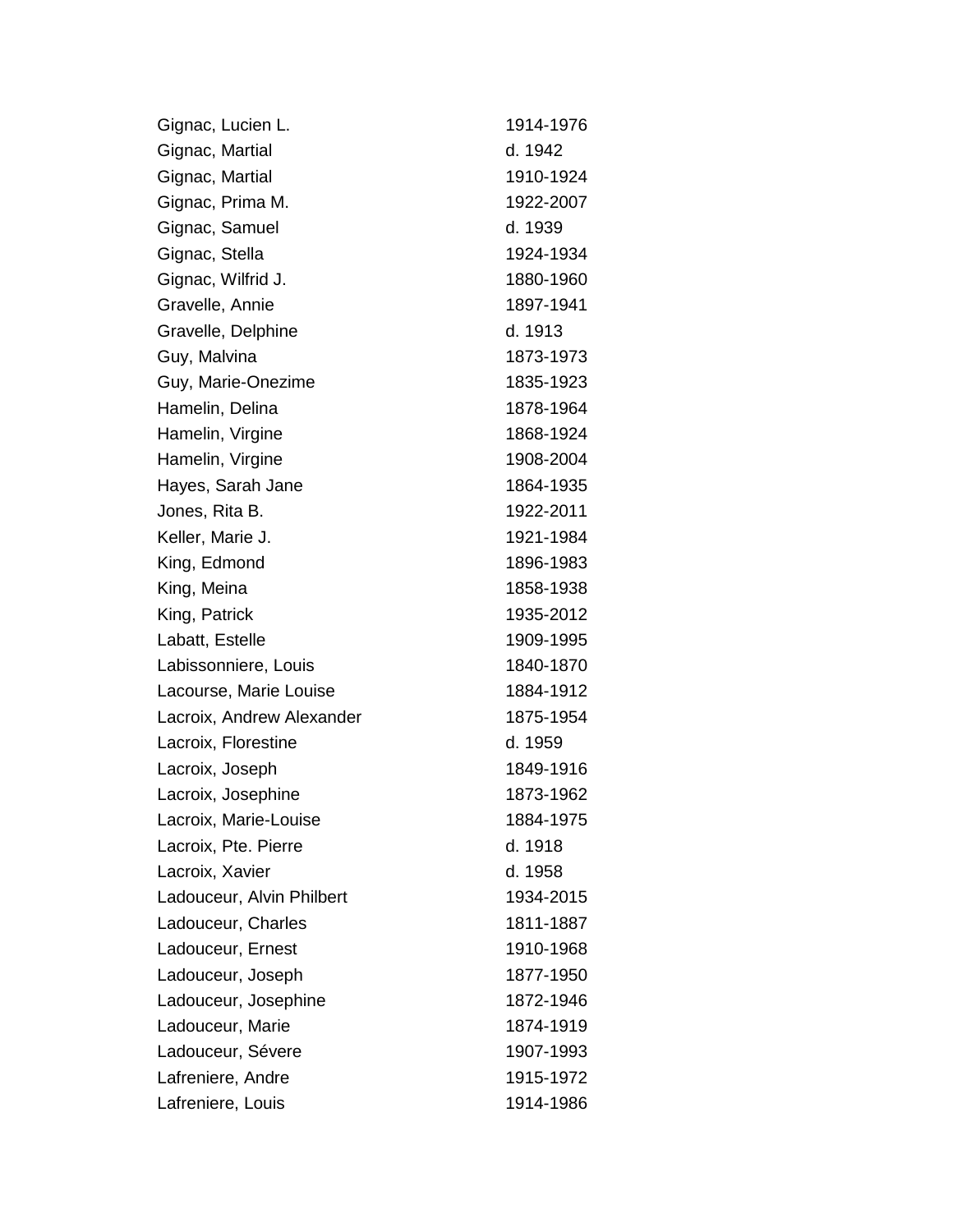| Lafreniere, Marie      | 1833-1865 |
|------------------------|-----------|
| Lafreniere, Nellie L.  | 1919-1995 |
| Lafreniere, Norbert E. | 1884-1955 |
| Lafreniere, Pierre E.  | 1922-2004 |
| Lafreniere, Victoira   | 1921-1990 |
| Lahale, Rita           | 1940-1959 |
| Lalonde, Clovis        | 1859-1955 |
| Lalumiere, Adolphe     | d. 1981   |
| Lambert, Marie Therese | 1899-1962 |
| Langdon, Adilade       | 1823-1876 |
| Langdon, Elizabeth     | 1849-1922 |
| Langridge, Hilda I.    | 1921-1995 |
| Lapierre, Jérémie      | 18691956  |
| Laprairie, Anges       | 1872-1958 |
| Larmand, Sophie        | 1851-1920 |
| Latendresse, Sophie    | 1845-1910 |
| Laurin, Albertine      | 1904-1975 |
| Laurin, André          | 1906-1994 |
| Laurin, Anthime        | 1918-1961 |
| Laurin, Augustin L.    | 1908-2004 |
| Laurin, Daniel         | 1891-1981 |
| Laurin, Edmond         | 1863-1935 |
| Laurin, Edna G.        | 1917-2002 |
| Laurin, Euclide        | 1851-1930 |
| Laurin, Gabriel Julien | 1932-1998 |
| Laurin, Géodéon        | 1879-1958 |
| Laurin, George         | 1886-1970 |
| Laurin, Hormidas S.    | 1903-1988 |
| Laurin, Ismael E.      | 1905-1933 |
| Laurin, Jean Venand    | 1945-2005 |
| Laurin, Leon Richard   | 1951-2004 |
| Laurin, Lise           | 1967-1970 |
| Laurin, Louis          | 1933-1993 |
| Laurin, Lucille I.     | 1943-1994 |
| Laurin, Majoric        | 1896-1987 |
| Laurin, Martial        | 1918-2006 |
| Laurin, Maurice J.     | 1954-1983 |
| Laurin, Modeste        | 1889-1963 |
| Laurin, Omer           | 1910-1945 |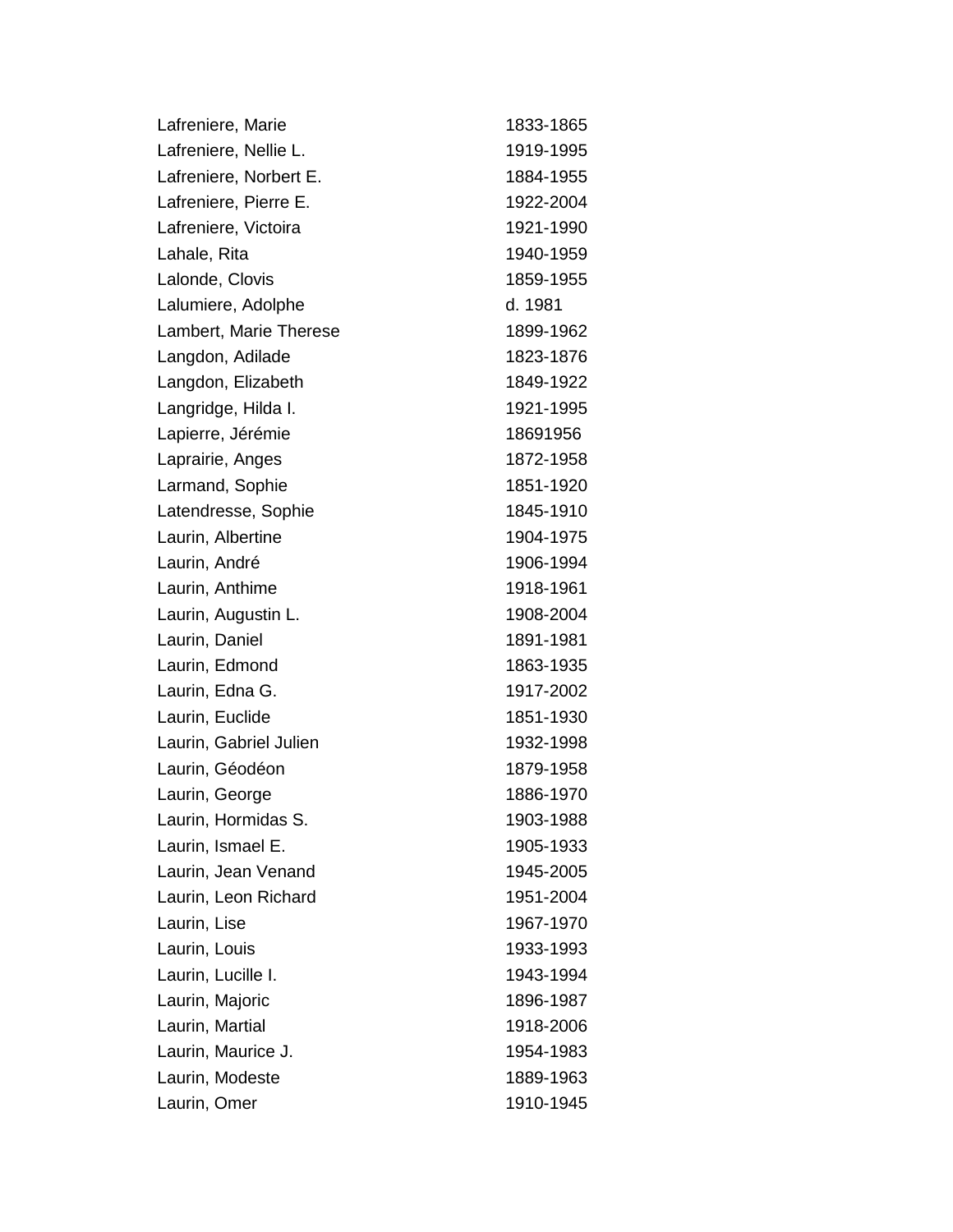| Laurin, Ovide            | 1904-1968 |
|--------------------------|-----------|
| Laurin, Paul             | 1932-1978 |
| Laurin, Paul             | 1937-1940 |
| Laurin, Paul Martin      | 1962-1985 |
| Laurin, Phillippe I.     | 1881-1964 |
| Laurin, Rachelle C.      | 1972-2004 |
| Laurin, Simeon           | 1910-1970 |
| Laurin, Thomas           | 1877-1950 |
| Laurin, Urgele D.        | 1916-1977 |
| Leblanc, Cyrille Gabriel | 1926-2004 |
| Leblanc, Israel          | 1854-1932 |
| Leblanc, Jean Louis      | 1927-1983 |
| Leblanc, Justin          | 1923-1997 |
| Leblanc, Justine         | 1895-1990 |
| Leblanc, Louis Philippe  | 1887-1950 |
| Leblanc, Pierre          | 1885-1953 |
| Lecamp                   | d. 1976   |
| Lecamp, Nellie           | 1885-1931 |
| Lefaivre, John           | 1857-1927 |
| Leopold, Elisabeth       | 1899-1980 |
| Leroux, Georgina         | 1916-2002 |
| Leroux, Moise            | 1842-1910 |
| Lesperance, Adeline      | Unknown   |
| Lesperance, Claudia      | 1919-2007 |
| Lesperance, Hortense     | 1914-1985 |
| Lesperance, Joseph       | 1858-1931 |
| Lesperance, Joseph       | 1884-1971 |
| Lesperance, Theresa      | 1916-2012 |
| Lionel, Martial          | 1919-1996 |
| MacDonald, Diane         | 1938-1990 |
| MacKinnon, Delianne Vena | 1917-2012 |
| MacLeod, Edmond C.       | 1911-1975 |
| MacLeod, Pierrette B.    | 1917-2013 |
| Maheu, Charles A.        | 1958-1993 |
| Maille, Albert           | 1891-1919 |
| Major, Robert P.         | 1940-2012 |
| Marchand, Zephirin       | 1836-1911 |
| Marchand, Alexina        | 1870-1943 |
| Marchand, Augustin       | 1914-2001 |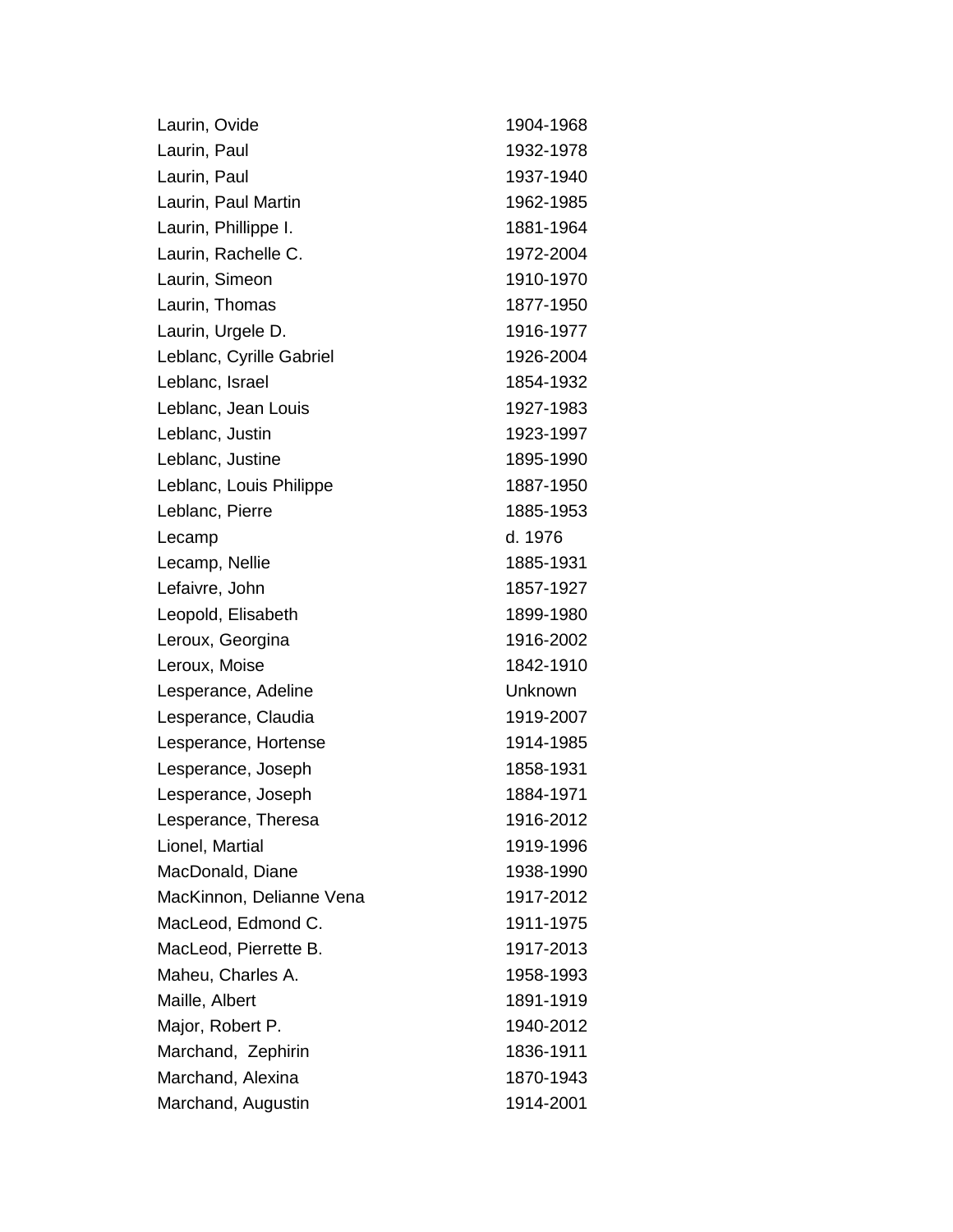| Marchand, Belthidle           | 1907-1987 |
|-------------------------------|-----------|
| Marchand, Bernard             | 1930-2009 |
| Marchand, Bethe               | 1912-1995 |
| Marchand, Bethe Brunet        | 1921-2013 |
| Marchand, Edilbert            | 1898-1978 |
| Marchand, Evain               | 1923-2012 |
| Marchand, George              | 1889-1937 |
| Marchand, Helene              | 1896-1974 |
| Marchand, Joseph              | 1929-1955 |
| Marchand, Lorette             | 1916-1983 |
| Marchand, Marguerite          | 1847-1916 |
| Marchand, Martin              | 1923-1945 |
| Marchand, Norman V.           | 1899-1985 |
| Marchand, Romeo               | 1901-1989 |
| Marchand, Silas               | 1896-1914 |
| Marchand, Telesphore          | 1869-1936 |
| Marchand, Victoria            | 1876-1961 |
| Marchand, Yvette              | 1928-1984 |
| Marchildon, A.E. Betty        | 1929-2008 |
| Marchildon, Alice             | 1886-1982 |
| Marchildon, Angel             | 1854-1905 |
| Marchildon, Anthime           | 1875-1910 |
| Marchildon, Armand C.         | 1918-1993 |
| Marchildon, Blanche           | 1892-1908 |
| Marchildon, Caircee           | 1896-1979 |
| Marchildon, Clement           | 1902-1965 |
| Marchildon, Constant          | 1851-1917 |
| Marchildon, Constant          | 1818-1894 |
| Marchildon, Edmond            | 1904-1971 |
| Marchildon, Emma              | 1906-1907 |
| Marchildon, Ernestine         | 1905-1966 |
| Marchildon, Florestine        | 1896-1997 |
| Marchildon, Gabriel           | 1921-2001 |
| Marchildon, J. Clement        | 1868-1945 |
| Marchildon, Jeanne            | 1876-1964 |
| Marchildon, Joseph Elie       | 1892-1977 |
| Marchildon, Marcellin Raymond | 1929-2009 |
| Marchildon, Marie             | 1863-1935 |
| Marchildon, Maurice I.        | 1923-2006 |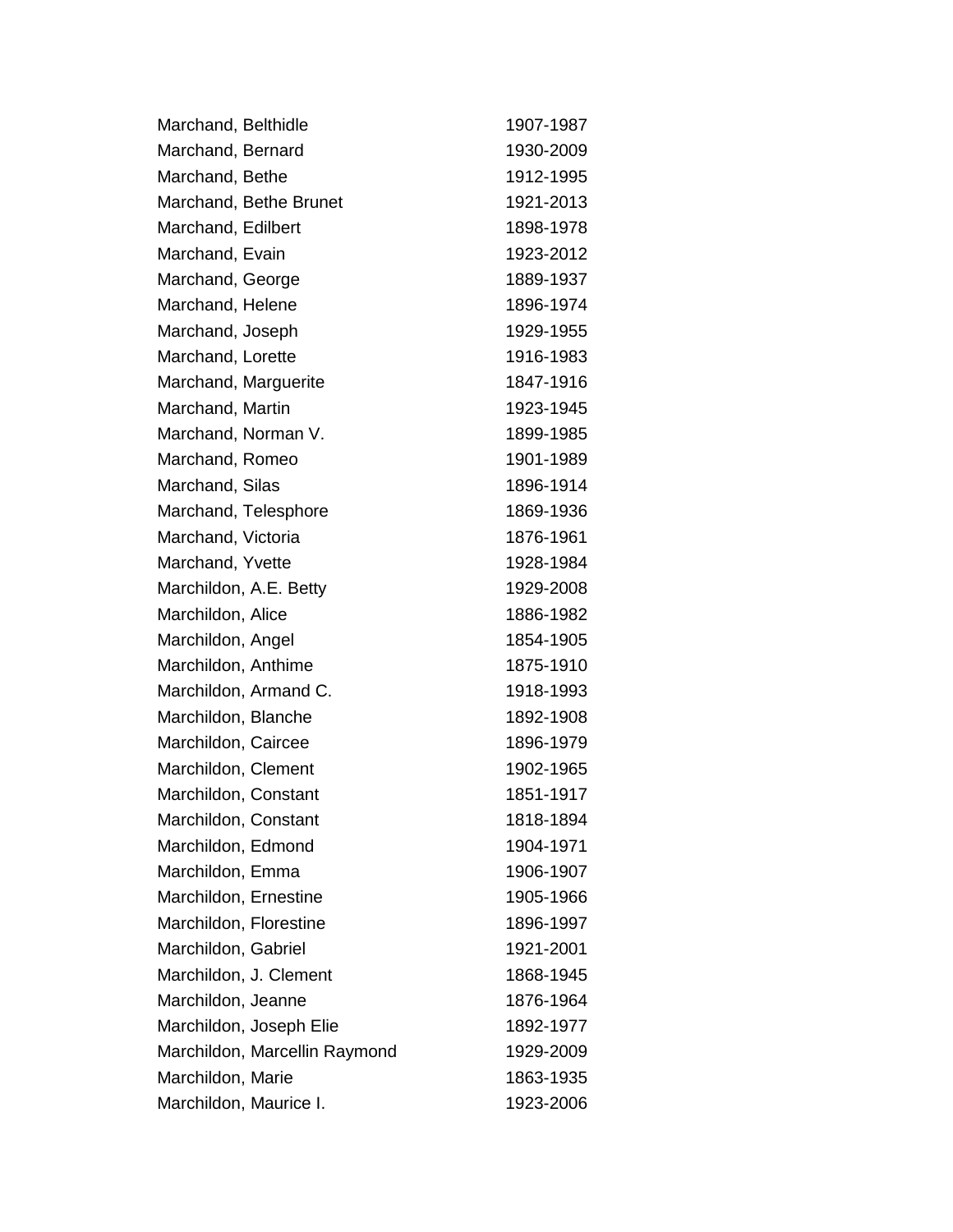| Marchildon, Maurice Theodore | 1940-2004 |
|------------------------------|-----------|
| Marchildon, Pierre           | 1863-1958 |
| Marchildon, Sévere           | 1860-1950 |
| Marchildon, Theodore         | 1862-1928 |
| Marchildon, Therese          | 1893-1954 |
| Marchildon, Thomas           | 1849-1924 |
| Marchildon, Vernard C.       | 1943-1970 |
| Marchildon, Victorie         | 1861-1880 |
| Marchildon, William          | 1863-1948 |
| Marchildon, Zelia            | 1858-1940 |
| Marcille, Alphonse           | 1840-1932 |
| Marcille, Armina             | 1893-1988 |
| Marion, Angelina             | 1899-1963 |
| Marion, Angéline             | 1912-2008 |
| Marion, Antonio              | 1903-1964 |
| Marion, Bernard              | 1920-1996 |
| Marion, Delianne             | 1900-1990 |
| Marion, Elize J.             | 1900-1974 |
| Marion, Emelda               | 1902-1990 |
| Marion, Ernest               | 1893-1970 |
| Marion, Eveline              | 1907-1997 |
| Marion, Georges              | 1858-1934 |
| Marion, Gilbert J.           | 1931-1993 |
| Marion, Helen O.             | 1919-2010 |
| Marion, Herménéglide         | 1910-1984 |
| Marion, Irene                | 1914-2007 |
| Marion, Jean Baptiste        | 1893-1984 |
| Marion, Marie                | d. 1908   |
| Marion, Marie Anne           | 1905-1986 |
| Marion, Norah M.             | 1900-1987 |
| Marion, Philemene            | 1857-1934 |
| Marion, Philoméne            | 1865-1958 |
| Marleau, Melitime            | 1849-1915 |
| Marzo, Tamara                | 1920-2013 |
| Mathieu, Joséphine           | 1872-1925 |
| Maurice, Adela P.            | 1904-1972 |
| Maurice, Albert              | 1874-1954 |
| Maurice, Alcime O.           | 1908-1972 |
| Maurice, Anita M.            | 1939-2012 |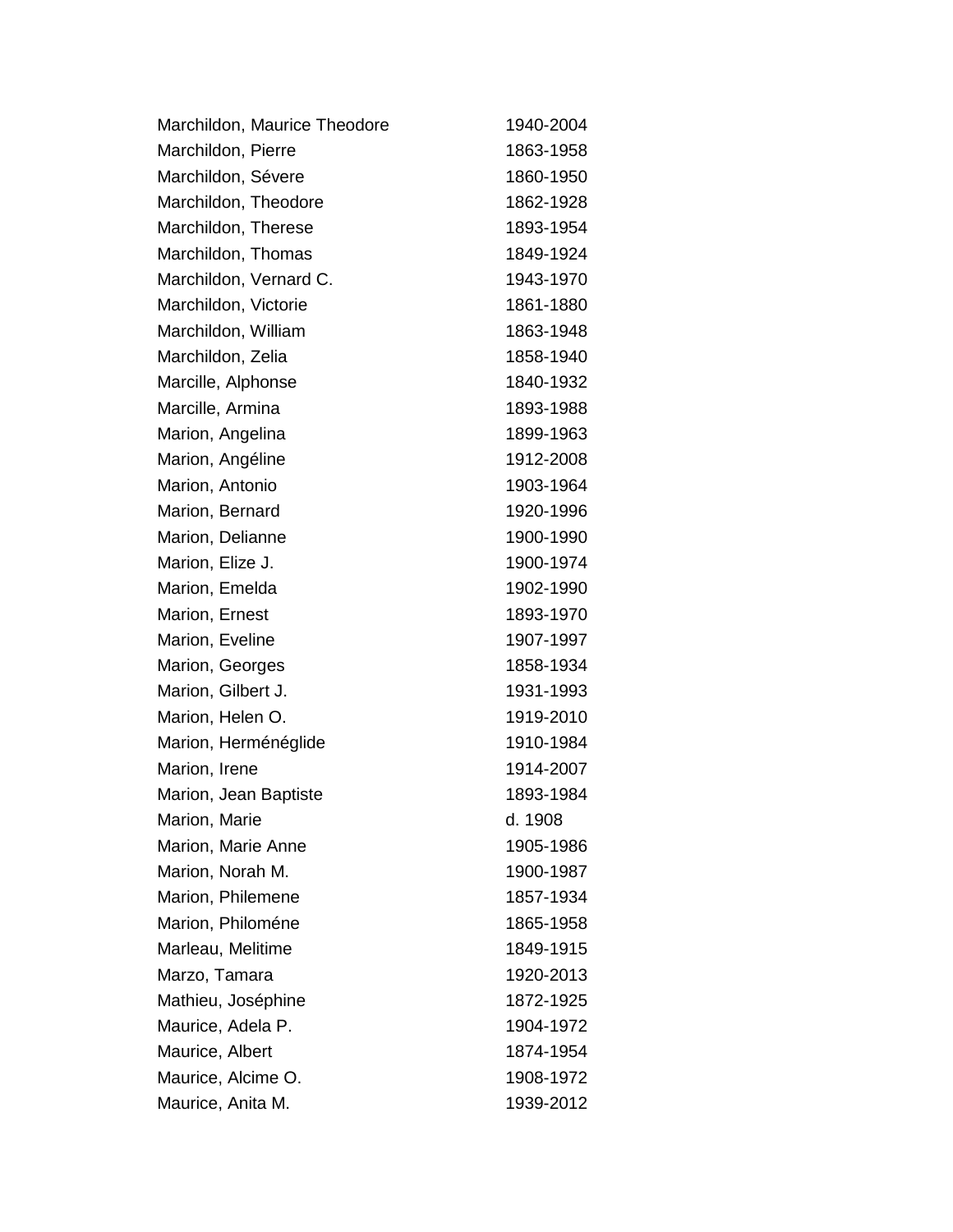| Maurice, Arore                  | 1899-1956  |
|---------------------------------|------------|
| Maurice, Arsene                 | 1901-1994  |
| Maurice, Celestin               | 1909-1993  |
| Maurice, David A.               | 1858-1985  |
| Maurice, Edgar                  | 1904-1995  |
| Maurice, Edmond                 | 1945-1993  |
| Maurice, Edmond                 | 1871-1954  |
| Maurice, Gabriel A.             | 1911-1977  |
| Maurice, George                 | 1811-1958  |
| Maurice, Gérard                 | 1908-1983  |
| Maurice, Gilles                 | 1934-2012  |
| Maurice, Henriette              | 1869-1946  |
| Maurice, Hortanse O.            | 1903-1969  |
| Maurice, Ida E.                 | 1902-1977  |
| Maurice, Joseph                 | 1907-1930  |
| Maurice, Julien C.              | 1940-2012  |
| Maurice, Justin Fernand         | 1930-2003  |
| Maurice, Léo                    | 1912-2004  |
| Maurice, Louis                  | 1870-1926  |
| Maurice, Lucie Marguerite Marie | 1961-2004  |
| Maurice, Lucien                 | 1902-1982  |
| Maurice, Maria L.               | 1903-1988  |
| Maurice, Marion J.B.            | 1935-2013  |
| Maurice, Mathilde               | 1910-1979  |
| Maurice, Montcalm R.            | 1919-2002  |
| Maurice, Priscilla              | 1912-1985  |
| Maurice, Raymond G.             | 1944-1970  |
| Maurice, Real                   | 1886-1958  |
| Maurice, Roland J.              | 1901-1992  |
| Maurice, Roma P.                | 1937-2012  |
| Maurice, Theodore               | 1867-1945  |
| Maurice, Urbain                 | 1916-2004  |
| Maurice, Zelia                  | 1900-1983  |
| Mayer, Adelard A.               | 1912-1984  |
| Mayer, Gilberte Betty           | 1913-2004  |
| Mayer, Joseph                   | 1881-1956  |
| Mayer, Pauline G.               | 1955-1971  |
| McGinnis, Katherine J.          | 1952-2006  |
| McIntaggart, Freda              | 1910-20096 |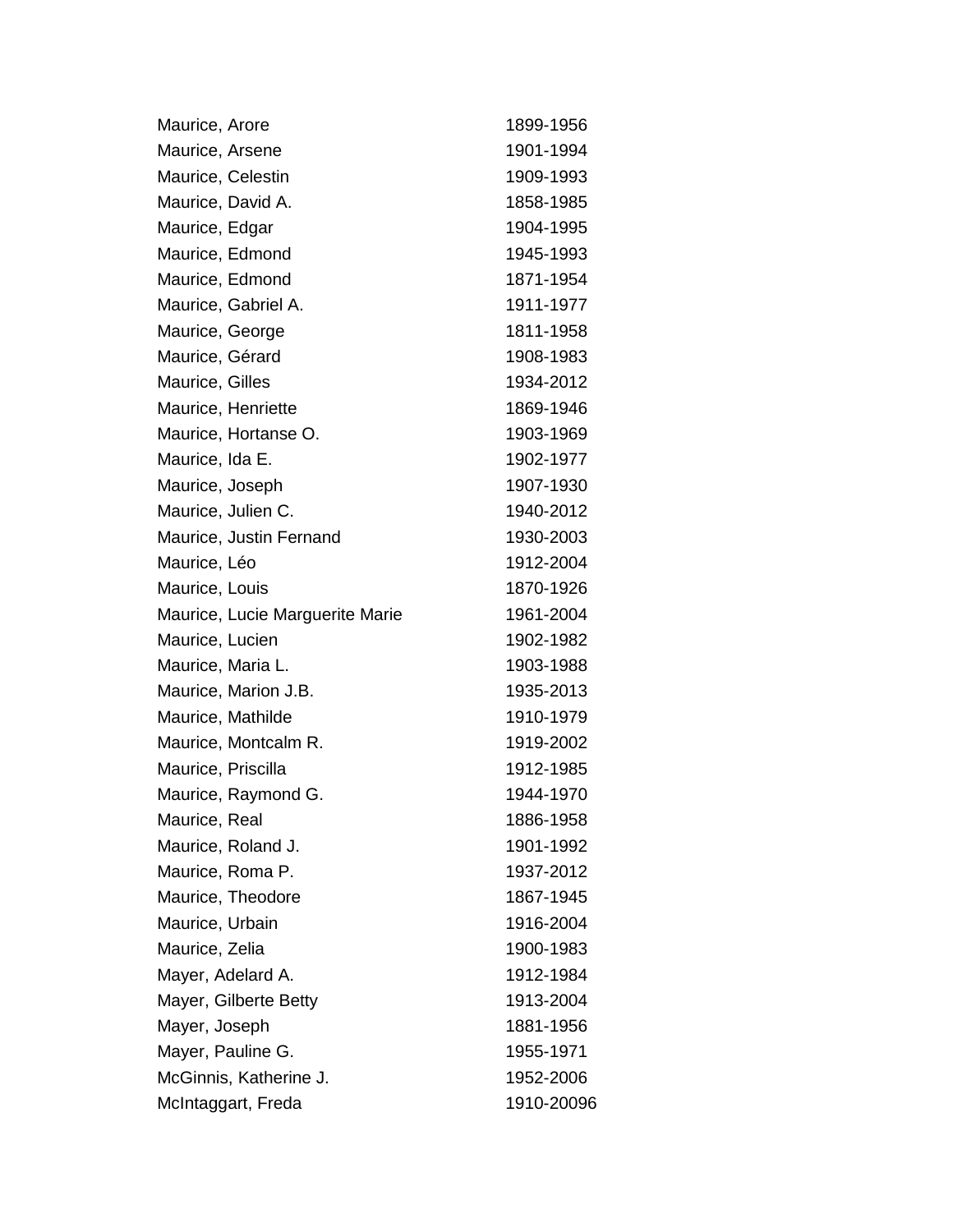| McIntaggart, Patrick Joseph | 1939-2010 |
|-----------------------------|-----------|
| McIssac, Norma F.           | 1909-2006 |
| McIssac, Ronald J.          | 1904-1974 |
| McLarney, Sylvia C.         | 1909-2001 |
| McLarney, W. Montford       | 1893-1973 |
| Melanson, Freda E.          | 1924-1999 |
| Menard, Doris Fay           | 1927-2010 |
| Miron, Caroline             | 1839-1916 |
| Moreau, Adeline             | 1860-1915 |
| Moreau, albert              | 1915-1994 |
| Moreau, Alcime J.           | 1925-2000 |
| Moreau, Anna                | 1899-1964 |
| Moreau, Augustin T.         | 1906-2000 |
| Moreau, Barbara Angele      | 1930-1998 |
| Moreau, Barthelmy           | 1876-1965 |
| Moreau, Chantalle           | d. 1980   |
| Moreau, Constant            | 1821-1866 |
| Moreau, Constant T.         | 1918-2003 |
| Moreau, Delphine            | 1887-1987 |
| Moreau, Delva               | 1913-1989 |
| Moreau, Edesse              | 1911-2000 |
| Moreau, Elie                | d. 1933   |
| Moreau, Emile Edouard       | 1916-2012 |
| Moreau, Ernest              | 1895-1969 |
| Moreau, Eusebe              | 1878-1958 |
| Moreau, Georgina            | 1849-1934 |
| Moreau, Jermie J.           | 1929-2008 |
| Moreau, Joseph              | d. 1989   |
| Moreau, Josephine           | d. 1888   |
| Moreau, Julia               | 1909-1930 |
| Moreau, Leon                | d. 1895   |
| Moreau, Leon                | 1849-1936 |
| Moreau, Loretta             | d. 2006   |
| Moreau, Louis A.            | 1891-1966 |
| Moreau, Marie               | 1885-1933 |
| Moreau, Rebecca F.          | 1915-1998 |
| Moreau, Remi                | 1944-1948 |
| Moreau, Rosa Robitaille     | 1879-1953 |
| Moreau, Rosaire Joseph      | 1913-2007 |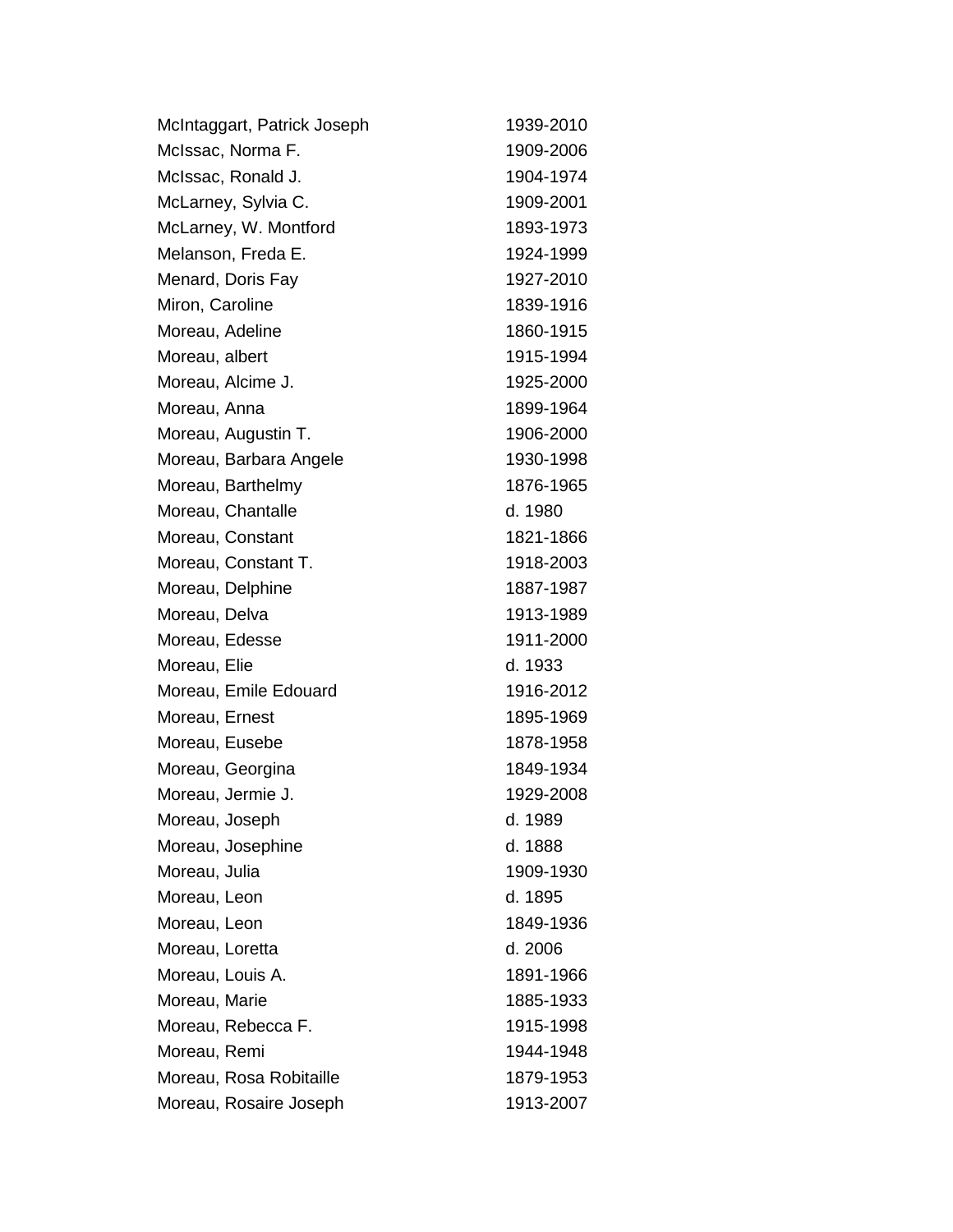| Moreau, Telesphore       | 1883-1960 |
|--------------------------|-----------|
| Moreau, Zélia            | 1906-1951 |
| Morello, Dennis J.       | 1932-2007 |
| Netherton, Matthew W. J. | d. 2010   |
| Newton, Antoine          | 1899-1983 |
| Newton, Edward           | 1877-1968 |
| Newton, Ernest           | 1864-1952 |
| Newton, Philomene        | 1896-1986 |
| Newton, Philomene        | 1844-1929 |
| Newton, William          | 1854-1910 |
| O'Shea, Clara            | 1895-1973 |
| O'Shea, Daniel           | 1989-1974 |
| Ogilvie, Geneviéve       | 1946-2009 |
| Oshell, Theresa          | 1926-2008 |
| Paulin, Simon            | 1938-1990 |
| Pauze, Celestin          | 1918-1996 |
| Pauze, Florence          | 1931-1989 |
| Pauze, Gabriel           | 1952-1990 |
| Pauze, Gilbert           | 1953-1971 |
| Pauze, Issac             | 1889-1947 |
| Payment, Flora M.        | 1917-1978 |
| Payment, Rolland C.E.A.  | 1916-1983 |
| Pelletier, Cleophas      | d. 1919   |
| Peon, Wayne William      | 1951-2008 |
| Pilon, Adele S.          | 1950-1985 |
| Pilon, Alcide            | 1919-1995 |
| Pilon, Catherine A.      | 1958-2012 |
| Pilon, Celestin          | 1946-1961 |
| Pilon, Elianne           | 1916-1970 |
| Pilon, Joseph            | 1848-1916 |
| Pilon, Lucie Rosaline    | 1957-1959 |
| Pilon, Marcel A.         | 1915-1993 |
| Pilon, Mary Irene        | 1901-2000 |
| Pilon, Odilon            | 1895-1965 |
| Quesnelle, Amanda        | 1861-1928 |
| Quesnelle, Louise Bayley | 1864-1937 |
| Quesnelle, Napoleon      | 1863-1939 |
| Quesnelle, Natalie       | 1866-1939 |
| Quesnelle, Octavie       | 1871-1951 |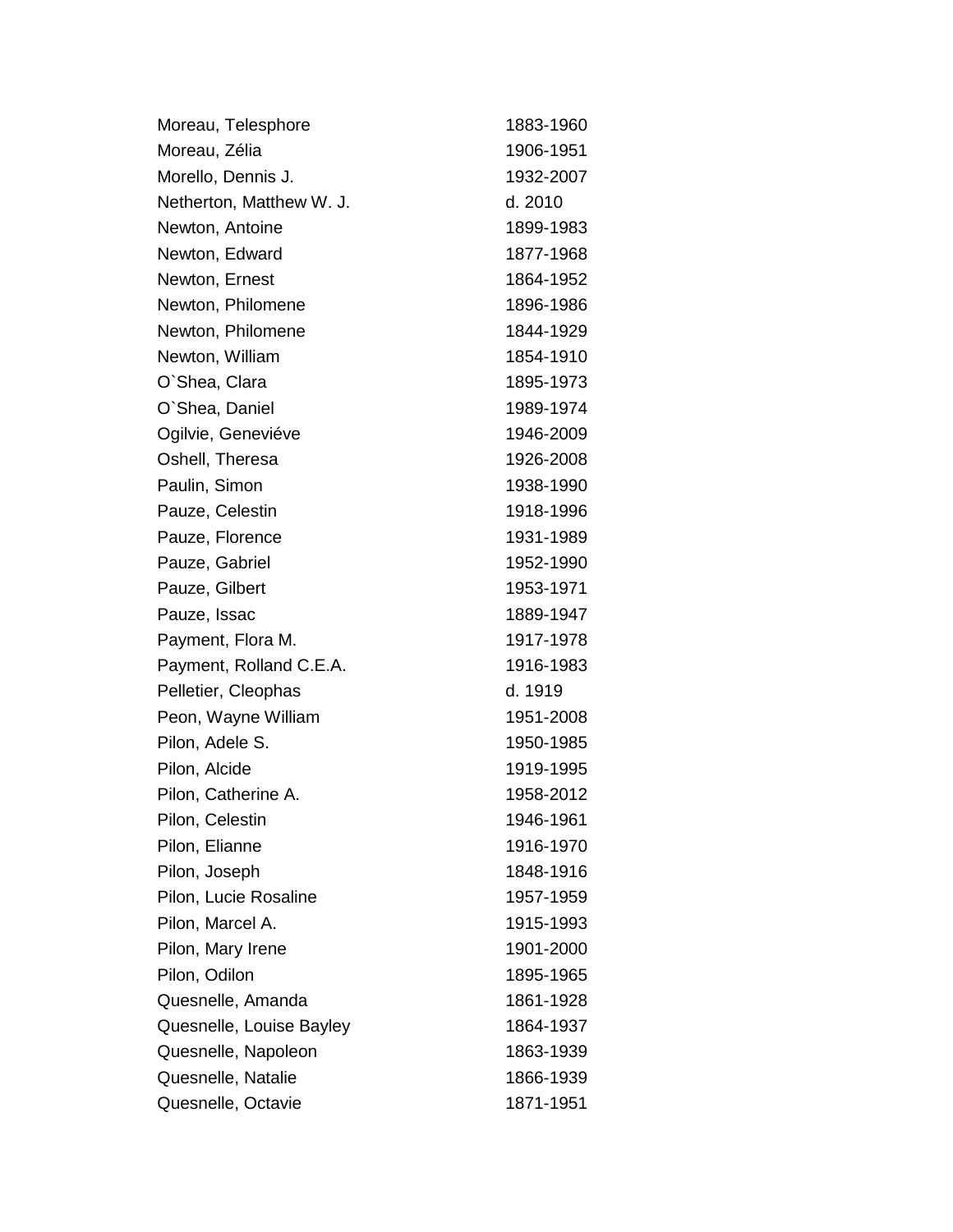| Quesnelle, Philomene         | 1907-1979 |
|------------------------------|-----------|
| Quesnelle, Steven            | 1865-1951 |
| Radziej, Eugene              | 1924-2009 |
| Radziej, Juzefa              | 1932-1991 |
| Richard, Réne                | 1930-2014 |
| Robillard, Isabelle M.       | 192-2013  |
| Robitaille, Adelaide         | 1878-1961 |
| Robitaille, Adeline          | 1885-1941 |
| Robitaille, Adella           | 1909-2001 |
| Robitaille, Alcide Célestin  | 1904-1996 |
| Robitaille, Alderic R.       | 1904-1990 |
| Robitaille, Alpha L.         | 1918-2010 |
| Robitaille, Angelina         | 1900-1933 |
| Robitaille, Anne Marie       | 1928-1982 |
| Robitaille, Annette          | 1911-1999 |
| Robitaille, Armand           | 1932-1995 |
| Robitaille, Arsene           | 1917-1966 |
| Robitaille, Arthur           | 1874-1952 |
| Robitaille, Arty             | 1902-1947 |
| Robitaille, Bibianne         | 1910-2002 |
| Robitaille, Calixte          | 1872-1957 |
| Robitaille, Christine A.     | 1959-2004 |
| Robitaille, Christine Wright | 1907-1972 |
| Robitaille, Claire L.        | 1902-1997 |
| Robitaille, Clara            | 1900-1944 |
| Robitaille, Clarcie          | d. 1947   |
| Robitaille, Clodomir         | 1878-1966 |
| Robitaille, Collette         | 1962-1963 |
| Robitaille, Dora             | d. 1951   |
| Robitaille, Edouard H.       | 1907-1988 |
| Robitaille, Flora            | 1895-1978 |
| Robitaille, Gabriel J.       | 1929-1969 |
| Robitaille, Germaine         | 1936-     |
| Robitaille, Gilbert J.       | 1914-1984 |
| Robitaille, Herbie J.        | 1904-1976 |
| Robitaille, Ildege           | 1891-1968 |
| Robitaille, Jean Joseph      | 1935-2008 |
| Robitaille, Jeanne           | 1925-1992 |
| Robitaille, Julie            | 1841-1919 |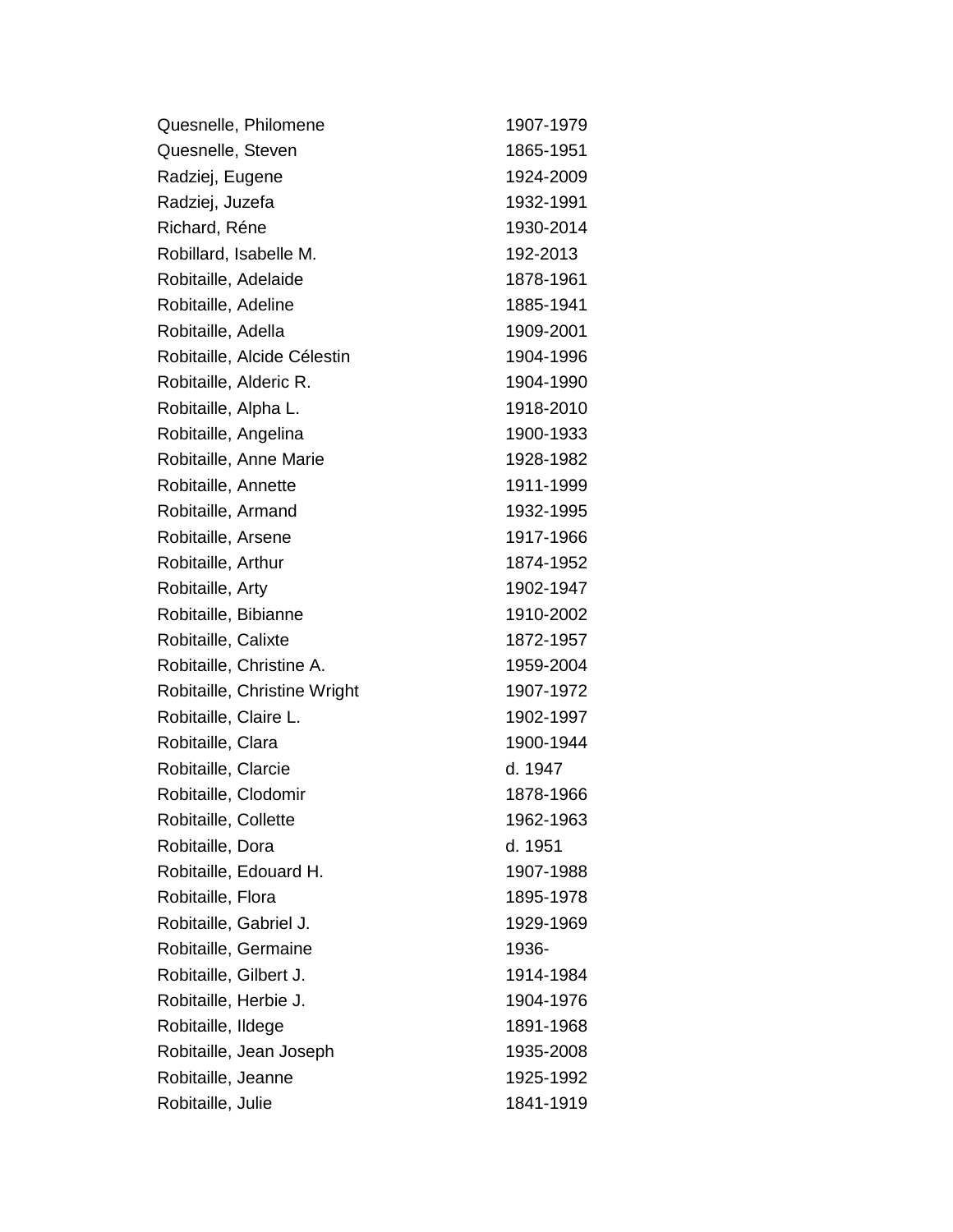| Robitaille, Julie          | 1841-1919 |
|----------------------------|-----------|
| Robitaille, Lea            | 1883-1963 |
| Robitaille, Léo            | 1931-2009 |
| Robitaille, Leona          | 1922-1986 |
| Robitaille, Lucien         | 1909-1987 |
| Robitaille, Marie Anne     | 1883-1965 |
| Robitaille, Marie-Anne     | 1913-1974 |
| Robitaille, Martin J.      | 1953-1986 |
| Robitaille, Odianna D.     | 1889-1982 |
| Robitaille, Omer           | 1921-1993 |
| Robitaille, Patrick        | 1906-1973 |
| Robitaille, Paul Joseph    | 1958-2007 |
| Robitaille, Phillip        | 1914-2006 |
| Robitaille, Rachel         | 1895-1986 |
| Robitaille, Raphael        | 1910-1924 |
| Robitaille, Rémi R.        | 1936-2000 |
| Robitaille, Robert Joseph  | 1959-2005 |
| Robitaille, Ronald A.      | 1918-1984 |
| Robitaille, Rosanna        | 1880-1959 |
| Robitaille, Teles.         | 1912-1920 |
| Robitaille, Theresa        | 1917-1996 |
| Robitaille, Treffleé       | 1895-198  |
| Robitaille, Valentine A.   | 1913-2007 |
| Robitaille, Valma          | 1923-1965 |
| Robitaille, Yolande J.     | 1944-2013 |
| Robitaille. Olivine S.     | 1913-2005 |
| Roi, Alexandre             | 1866-1958 |
| Roi, Marie C.              | 1903-1981 |
| Roi, Philip T.             | 1907-2009 |
| Roi, Sifroie               | 1852-1917 |
| Rosanka, Alicja Elizabeta  | 1966-2014 |
| Rousseau, Marie Parmelie   | 1844-1880 |
| Sauvé, Henriette           | 1881-1969 |
| Slodiewicz, Janina Lotocka | 1918-1977 |
| St. Amant, Mary Jane       | 1885-1977 |
| Steinbergs, Cerona Rhein   | 1905-1961 |
| Steinbergs, Nina Ann Rhein | 1931-2000 |
| Taylor, Donna Lynn         | 1956-2014 |
| Taylor, Jeanette           | 1931-2009 |